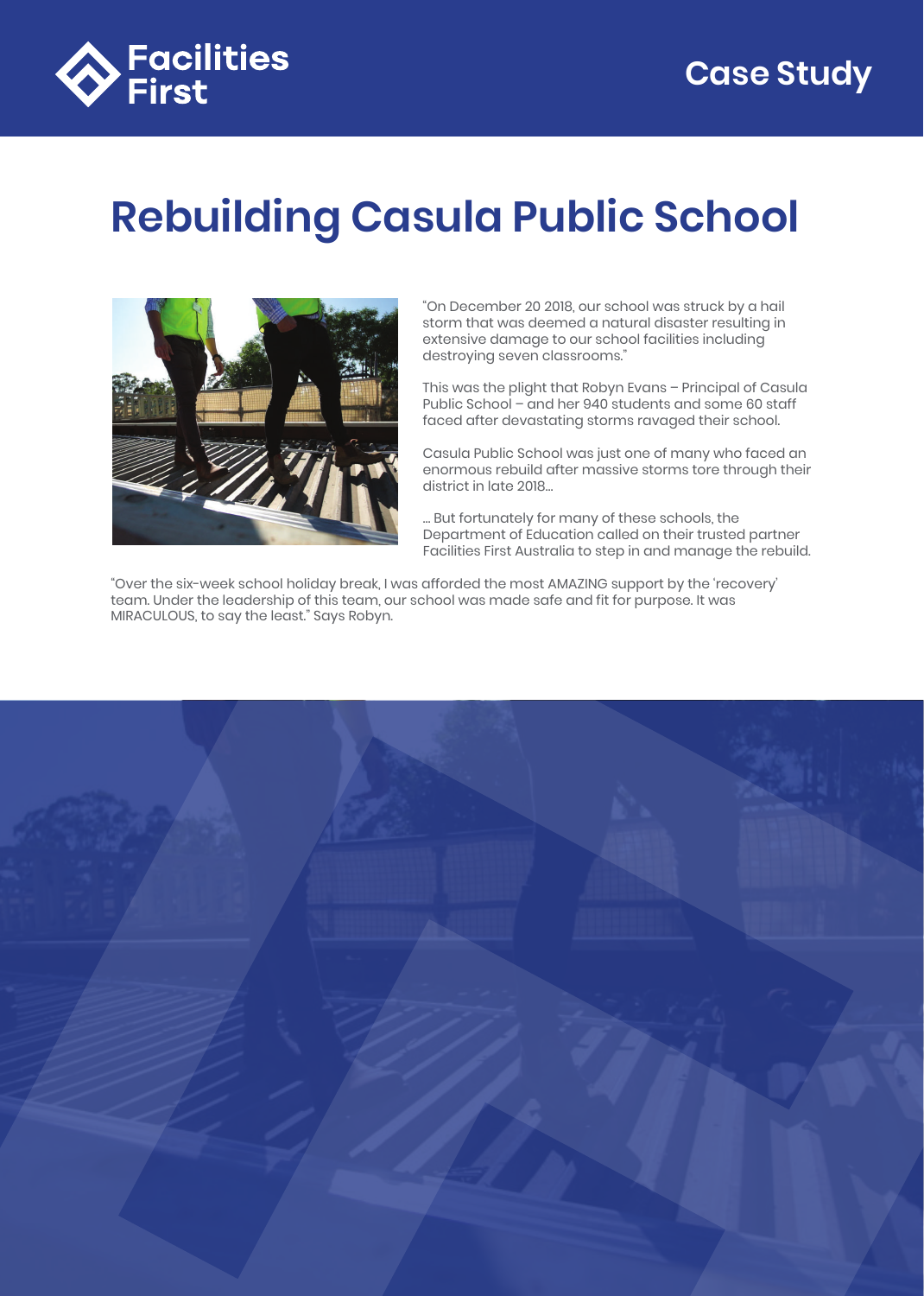

## **Experts in planning and delivery of school maintenance projects**



The leadership Robyn is referring to largely fell on the shoulders of a man named Chris Karam – the Group Manager for South West Sydney for Facilities First. It was his role to organise design, construct and deliver the recovery plans.

"The Department of Education task Facilities First with the planning and delivery of maintenance projects for their schools across the state," explains Chris, who has more than a decade of experience in the building and construction industries.

He and his team are building and construction experts who specialise in the planning and delivery of planned maintenance. Chris himself has more than a decade of hands-on experience in the building and construction

industries, as well as qualifications in the detection and removal of asbestos.

"Usually this falls under the banner of our Planned Maintenance division, which is a core service that Facilities First provides for the department. We have a strong process which we apply to these kinds of rebuilds that provides a clear structure for delivery… and additionally 'Care is at the heart of everything we do' at Facilities First…

"For Casula Public School we needed to apply both of these to get the job done."

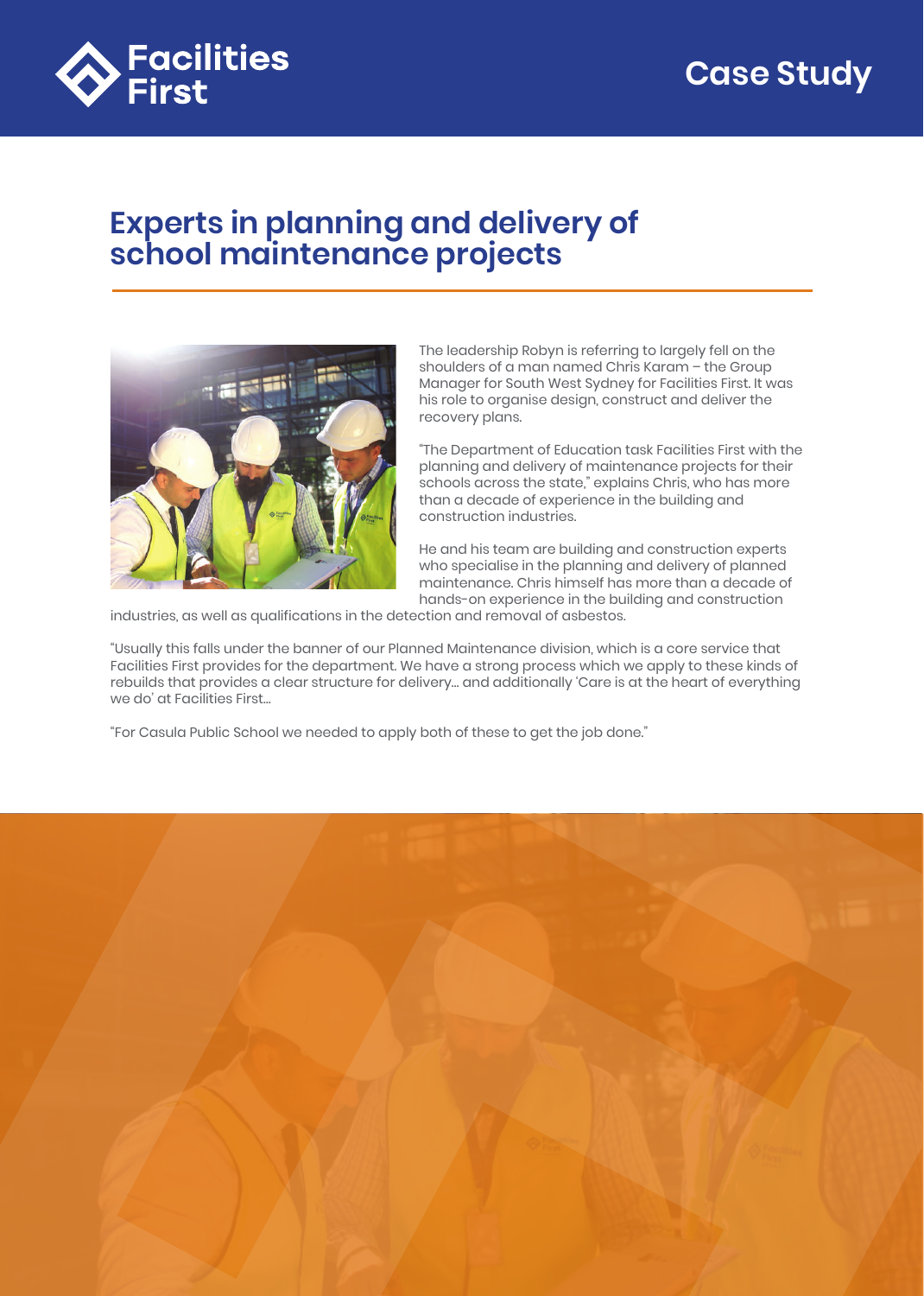

## **A proven process to successful planned facility maintenance**



The process that Chris is referring to has allowed him and his team to successfully deliver \$60 million worth of planned maintenance and other repairs for Schools in New South Wales.

It's a process that has been refined and proven over literally hundreds of projects, including more than 600 school roof replacements for the Department of Education as part of their Planned Maintenance contract.

This process for planned maintenance includes seven phases that start with scoping the project and leading through to handover when the job is complete.

Each of these phases proves a crucial milestone that allows Chris and his hand-picked team to deliver the very best outcomes for those directly involved.

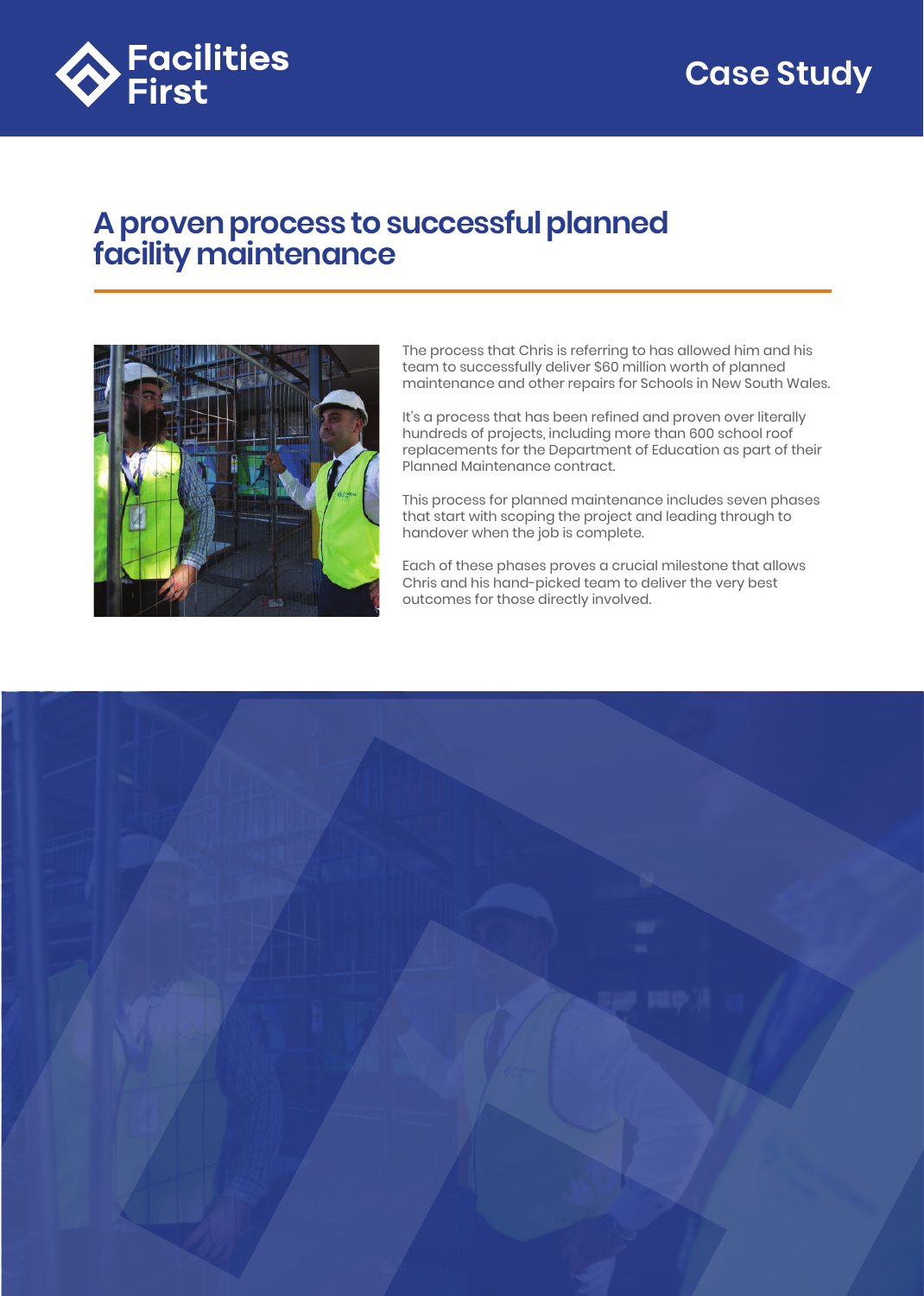

#### **Communication: The richest part of the process**



While these steps are crucial to internal management, all those on the outside see is a well-oiled machine all committed to communicating in the most efficient manner possible to restore this beloved school to its former glory.

"The communication we were afforded was simply exemplary. We had formal meetings onsite, visible and timely support and weekly contact with key personnel. This communication was the richest part of the management process." Recalls Casula Principal Robyn Evans…

Men working on roof construction site | Facilities First "Chris Karam was without doubt the heart of this success…

"Chris listened and actioned, responded and actioned, negotiated and actioned, revisited and actioned, acknowledged and actioned, followed up and actioned…

"He was instrumental to our project running efficiently and professionally. He was surrounded by a brilliant team of leaders, managers and tradies that operationalised the rebuild and repair."

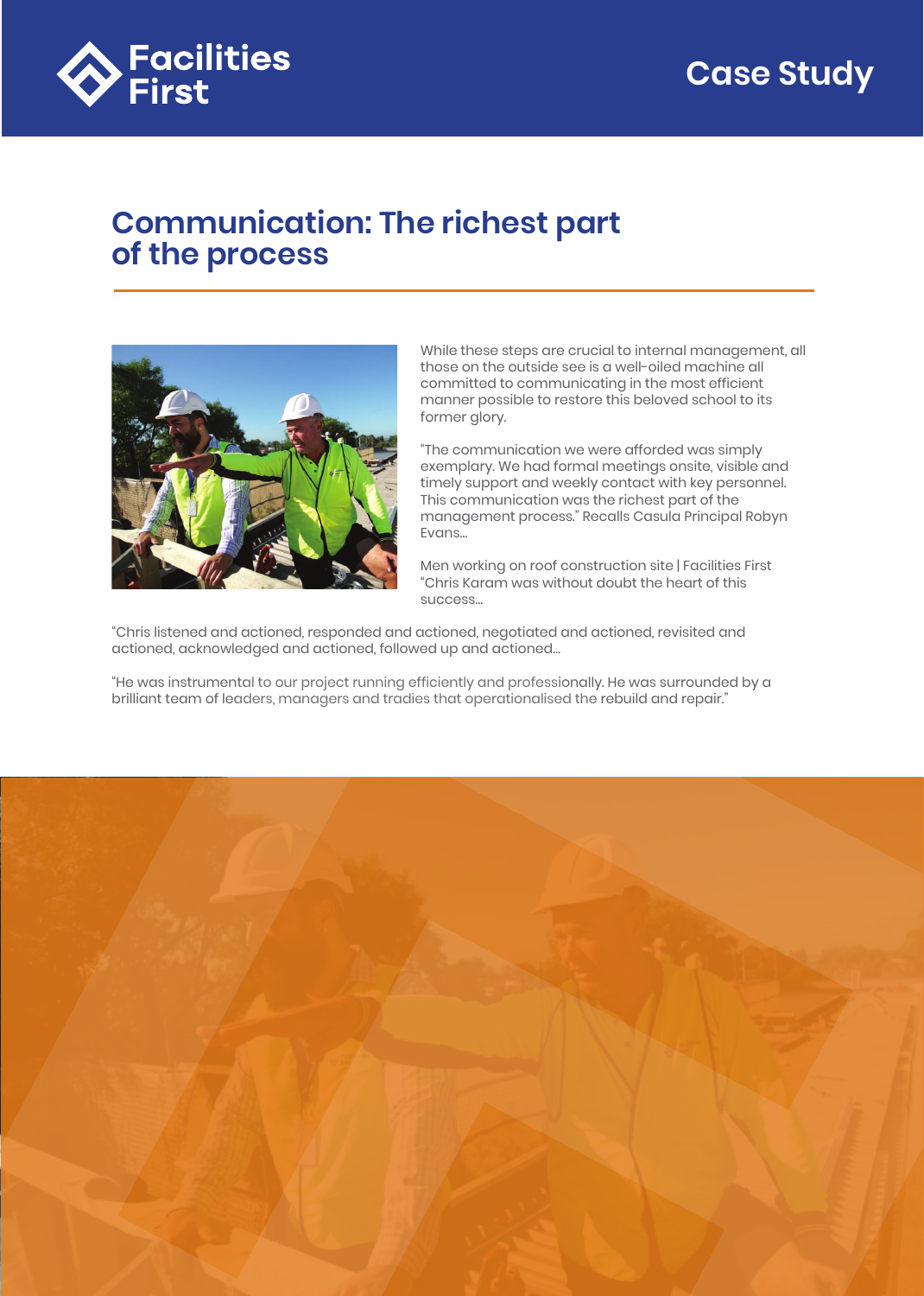

# **Care is at the heart of everything we do**



Almost 12 months after the storm hit Casual Public School the new learning environments were completed, temporary demountables removed and new grass laid.

This is a remarkable result considering the school never lost any productivity throughout the rebuild.

Students were able to continue to learn, grow and play in their temporary on-site learning facilities while the safe construction on the new facilities were completed.

Chris sees a lot of these situations… but creating great outcomes for the community is why he loves his role at Facilities First.

"That's what makes it so special for me. To see that you've made a positive impact on the everyday lives of really good people. That's why we do what we do."

And for Robyn at Casula Public School?

"Our students, staff and community certainly felt 'known, valued and cared for'… and for that in itself I am an incredibly grateful Principal.

"We are delighted with how our school looks. You should have seen the faces on our students the first time they re-entered their learning spaces. Facilities First made a difference for us all at Casula Public School."